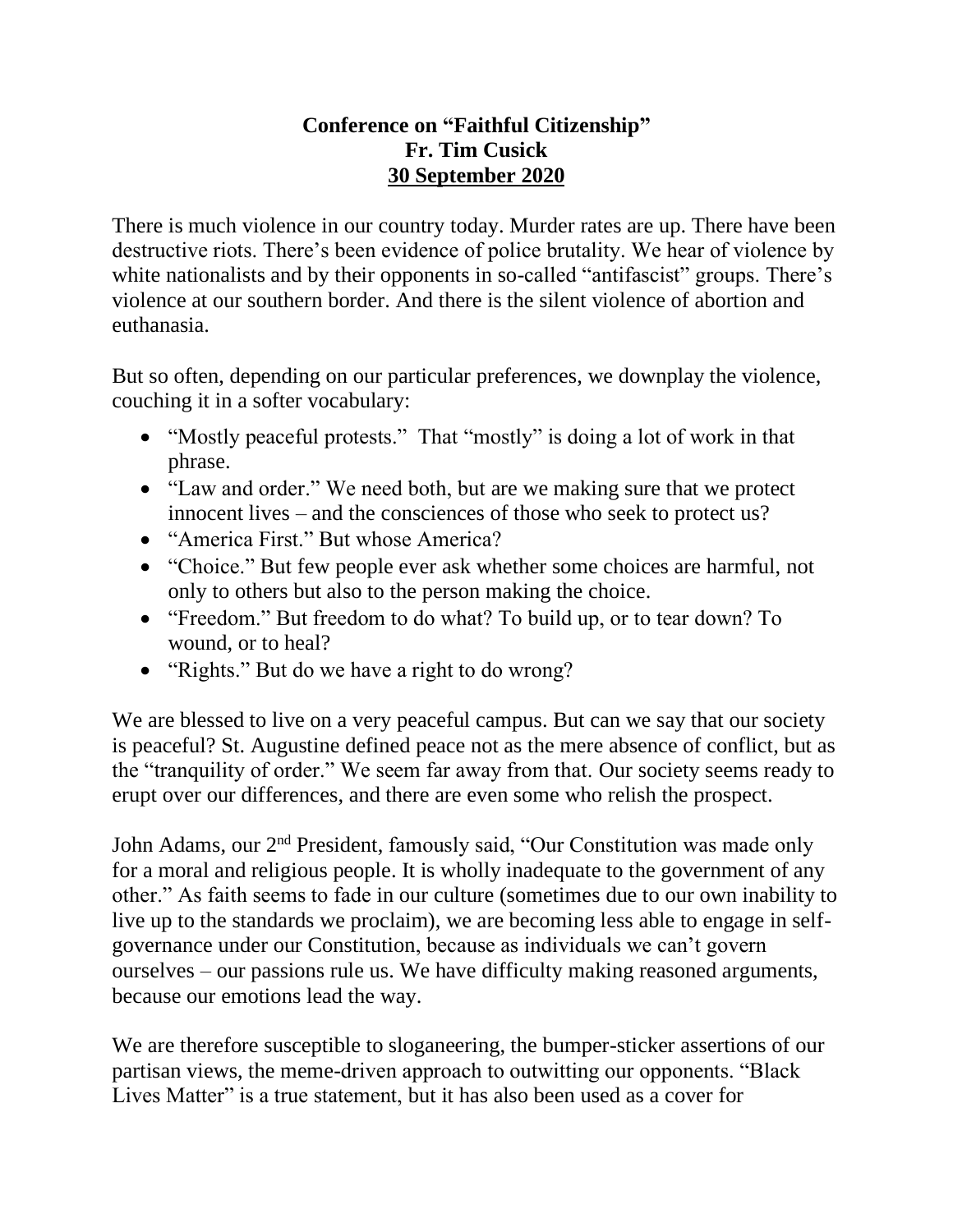radicalism. And it draws a response: "Blue Lives Matter." "All Lives Matter." Many pro-lifers would add, "Unborn Lives Matter."

And they all do matter. Because beneath all the slogans there is a real argument going on: Who truly belongs to our society, and who is shut out? The Catholic view is, essentially, *everyone* belongs, no matter their race, color, ethnicity, country of origin, sex, income level, ability, or age – newly conceived or at the point of death. And, we should add, no matter their religion. As Catholics, we should remember that there was a time when we were not considered to be "real" Americans, that we had dual loyalties – with our greater allegiance being to the Pope.

Our first Catholic President, John F. Kennedy, sought to overcome this bias by attacking it directly. Speaking to the Baptist ministers of the Houston Ministerial Alliance in 1960, he made it clear that he believed in an absolute separation of Church and State, and that his faith would have *no* impact on his decisions as President.

It seems to me that he won the battle – or at least the election – but lost the war. He accepted the notion that any view thought to be based on religious faith should be kept out of political debate. His brother, Senator Ted Kennedy, would take this to heart when, despite his original belief that abortion was a grave wrong, he decided for reasons of political expediency to change his view of the matter in public. This approach was taken up by others, including Governor Mario Cuomo, who in a famous speech at Notre Dame in 1984, claimed that while he was "personally opposed" to abortion, he could not "impose" his views on others through legislation.

Here we see the withdrawal of reason from public debate: An issue – the question of when human life begins – that can be evaluated *on the basis of empirical science*  is referred to as a merely private opinion held due to the irrational dictates of religious faith. I imagine that we will have an opportunity to see this strategy in action as the pro-life Catholic Amy Coney Barrett goes through the confirmation process for the Supreme Court in the coming weeks.

The result of this process is that, sadly, a party which has many policy priorities that appeal to Catholics has declared that one class of human beings, the unborn, is not entitled to the protections of the US Constitution. This situation has posed a terrible dilemma to many people of faith as even the few remaining pro-life officeholders in the party are more or less shown the door.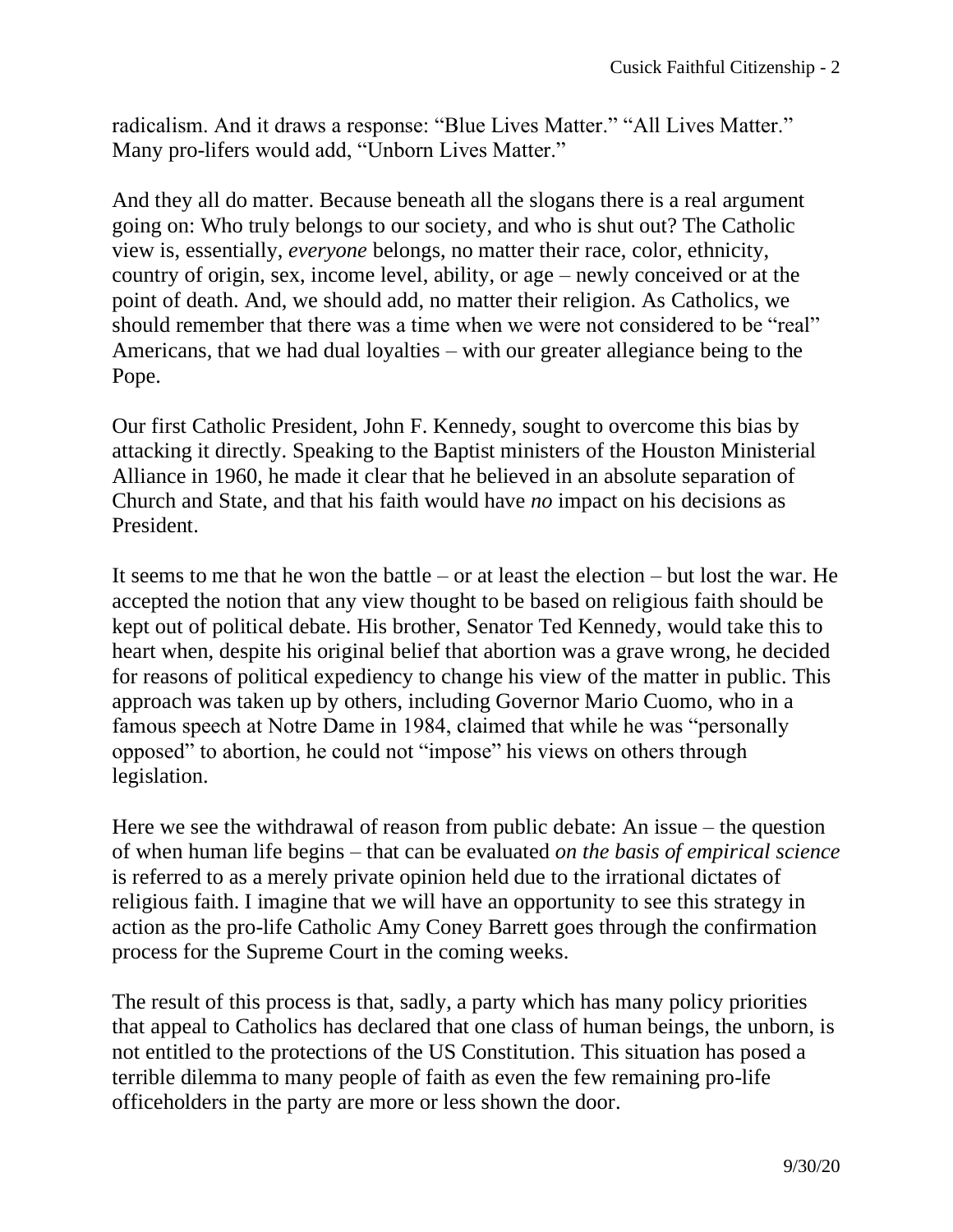The novelist William Faulkner once wrote, "The past is never dead. It's not even past." We've been down this road before, refusing to recognize the full humanity of one particular segment of society, in this case based on the color of their skin. And despite the undeniable successes of the Civil Rights Movement, despite the election of a President of African descent, this summer has shown that the wounds of centuries of racism have not yet been healed. And so the argument about who fully belongs to our society continues, the question "Whose America?" continues to be asked.

Last year, the New York *Times* proposed that the year 1619, the year that the first African slaves arrived in what would become the United States, should be considered the moment that this country was truly founded, rather than 1776. This is a claim that the legacy of slavery has made the American "project" irredeemably corrupt. Others in our history, as the British philosopher Bertrand Russell once quipped, believed that the world was created in 1492 and redeemed in 1776 – in other words, that the greatness of this nation should not be challenged because of the ideals that led to its formation and have inspired it ever since. Still others, perhaps closer to the truth, view this country as a flawed but invaluable experiment in seeking both freedom and equality for all. In this understanding, the Declaration of Independence's assertions that "all men are created equal," and that we have "unalienable rights" that come from our Creator, including "life, liberty, and the pursuit of happiness," have been imperfectly applied in the past but have gradually been broadened to include women, Blacks, Hispanics, Asians, indeed all who have come to our shores. From this perspective, there is still work to do, but we have come a long way.

So given this fierce debate about who truly belongs to our community, what are we to do, as Catholics called to serve the Church in the United States? How can we be instruments of peace while seeking to broaden appreciation of the dignity of each and every human person – born and unborn, of whatever race, sex, or class?

In *Forming Consciences for Faithful Citizenship*, the bishops of this country have made some recommendations:

First, we have to recognize not only the dignity of the human person, but the reality of sin, which affects all of us.<sup>1</sup> In St. Paul's words, "*All* have sinned and fallen

<sup>1</sup> United States Conference of Catholic Bishops, *Forming Consciences for Faithful Citizenship: A Call to Political Responsibility from the Catholic Bishops of the United States, with New Introductory Letter* (Washington, DC: USCCB Publishing, 2019), §§9-10. Hereafter this document will be referred to as *Faithful Citizenship*.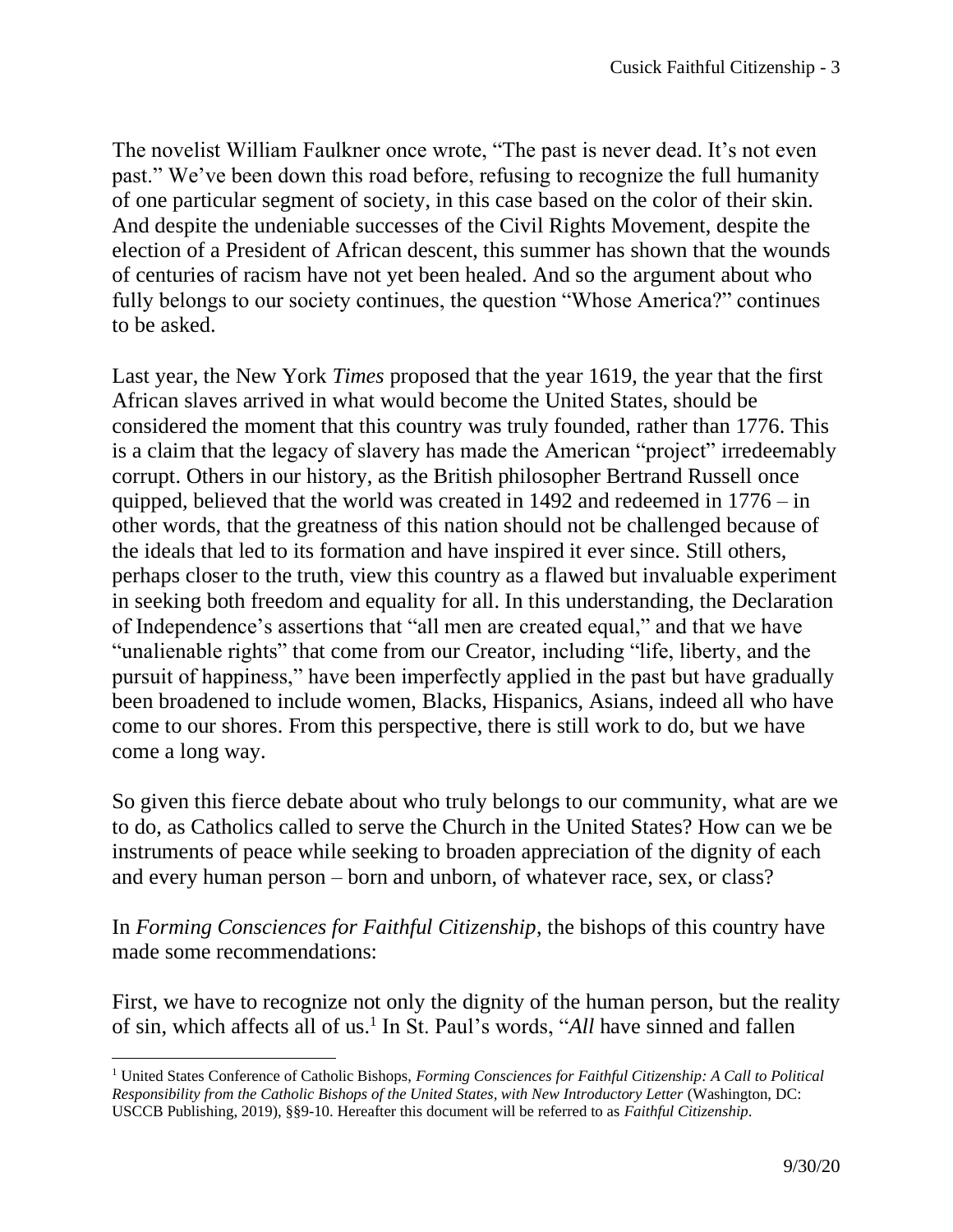short of the glory of God" (Romans 3:23, emphasis added). As St. Thomas Aquinas reminds us, though, we tend to sin under the aspect of *good*; that is, no one does evil for its own sake. What often happens instead is that a true but limited good that we desire can blind us to other values worth protecting.<sup>2</sup> We should therefore avoid demonizing our opponents and rather seek to reason with them, even if we need to correct a mistaken understanding – while recognizing the limitations of our own perspective. By refusing to see those who disagree with us as *persons* first, created in the image and likeness of God and redeemed by the precious blood of Christ, we risk contributing to the poisonous tone of our politics.

Second, we are indeed a people whose convictions are based upon both faith *and reason*. <sup>3</sup> Because of this, we have both a right to engage in debate in the public square *and* the ability to do so calmly, charitably, and with an appeal to all people of good will. This points to the importance of our intellectual formation to help us develop sound arguments that can persuade those who have very often never been exposed to the solid foundations underlying our beliefs. As St. Peter tells us:

Always be prepared to make a defense to anyone who calls you to account for the hope that is in you, yet do it with gentleness and reverence. (1 Peter 3:15)

This points as well to the importance of defending the right to religious freedom, not just for our sake as Catholics, but for the protection of everyone's conscience. As the bishops point out, "the right to free expression of religious beliefs protects all other rights."<sup>4</sup> Unfortunately, there have been challenges to this right in recent years; indeed, the bishops note, "the longstanding tax exemption of the Church has been explicitly called into question at the highest levels of government, precisely because of her teachings on marriage." 5

Questions about marriage and sexuality, of course, are at the heart of many of our contemporary divisions. One reason, for example, why the movement to legalize same-sex marriage was successful was that the debate was driven by sentiment; we failed to offer the compelling arguments demonstrating that the Christian understanding of the family is rooted in an authentic understanding of human nature. The result has not only been a tendency to view our position on the matter as somehow "bigoted" or rooted in "animus" (as a Catholic Supreme Court Justice

<sup>2</sup> Cf. Thomas Aquinas, *Summa Theologiae* I-II, q. 29, a.4.

<sup>3</sup> *Faithful Citizenship* §10.

<sup>4</sup> Ibid., §49.

<sup>5</sup> Ibid., §72.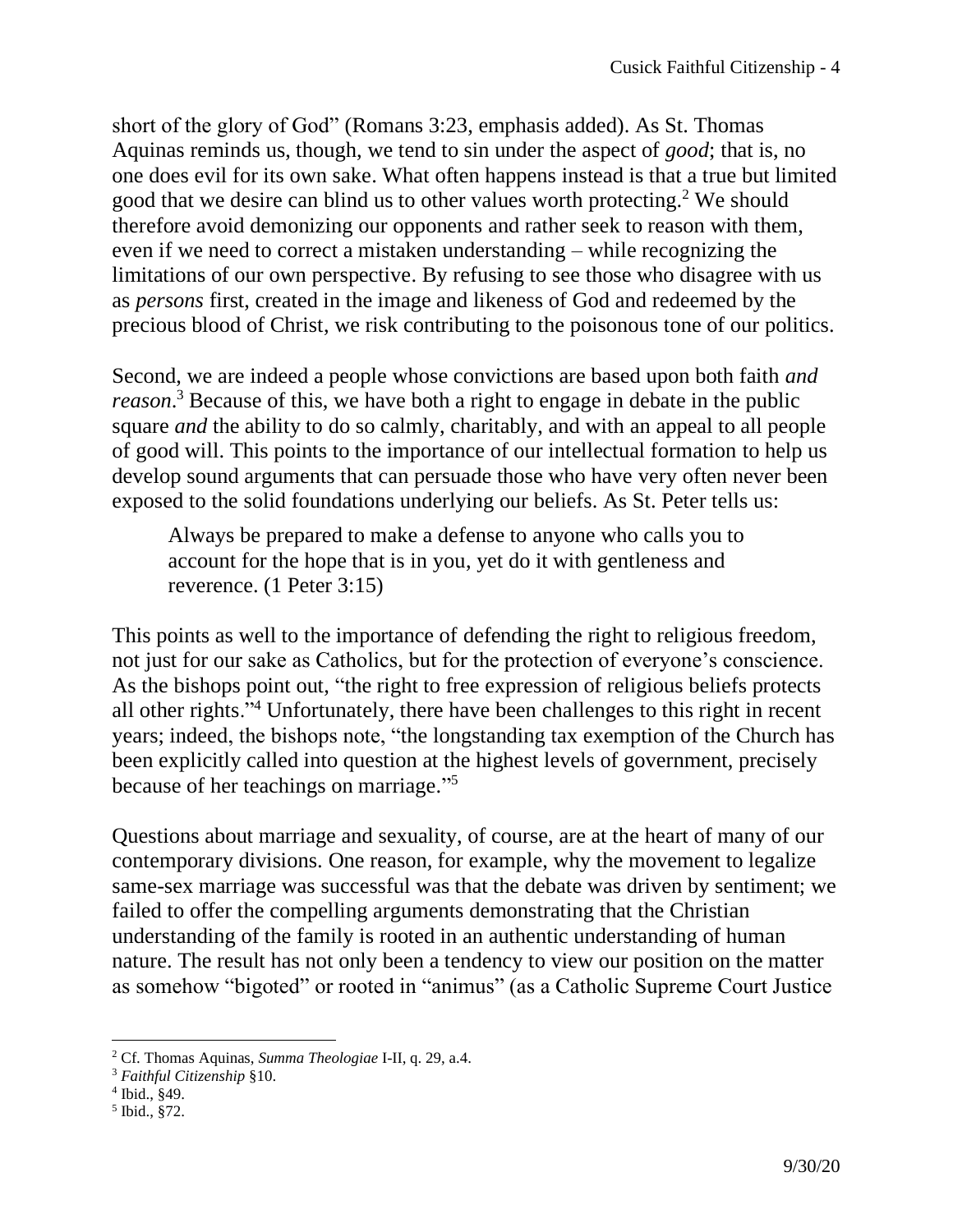claimed), but a deepening confusion in our culture about what distinguishes men and women, exemplified in the ascendancy of gender ideology.<sup>6</sup>

This confusion has its source in the instability of the family over the past several generations. Both law and culture have undermined the value of the stable twoparent family, despite overwhelming sociological evidence that this is the best environment for raising children. It has also led to the view that the individual, not the family, is the basic unit of society, leading to a sense of alienation and the fraying of the bonds of community.<sup>7</sup> In addition, the frequent absence of fathers creates difficulties in drawing people to the life of faith: how can people understand the love of God the Father if they've rarely known the presence of a loving human father in their lives? And as the sociologist Christian Smith has pointed out, it is the religious practice of the *father* which most consistently predicts whether children will remain committed to Christ when they leave home. The challenge for us then is how to encourage family formation and a culture of marriage when so many people, having experienced the pain of broken families, avoid commitment out of fear.

The loss of the sense of security that family breakdown has engendered has led as well to people seeking meaning through various forms of tribalism and identity politics – here at least they seem to discover meaning and a sense of self, at the cost of further divisions in our society. This process has been exacerbated by a concern among the working classes that an elite composed of members of both political parties has pursued a policy of globalization that has forgotten those left behind. When a factory is closed or small farms and local businesses are displaced by multinational corporations, those who have lost their livelihoods are told that everyone is better off overall, and that they can always move and seek opportunity elsewhere. While it is true that the global market system has lifted millions of people out of poverty, nothing in this fallen world is an unmitigated good. Here in this country, the result has been increasing inequality, the hollowing-out of once prosperous communities, a massive opioid epidemic, and the rise in what are now called "deaths of despair." The massive changes in our society created by the "creative destruction" of contemporary capitalism present us with many challenges, which we, as members of the faithful and future pastors, will have to respond to with creativity in our particular communities.

<sup>6</sup> Ibid., §70.

 $<sup>7</sup>$  Ibid. The dictates of our economic system have had an important effect on the focus on the autonomous individual</sup> as well.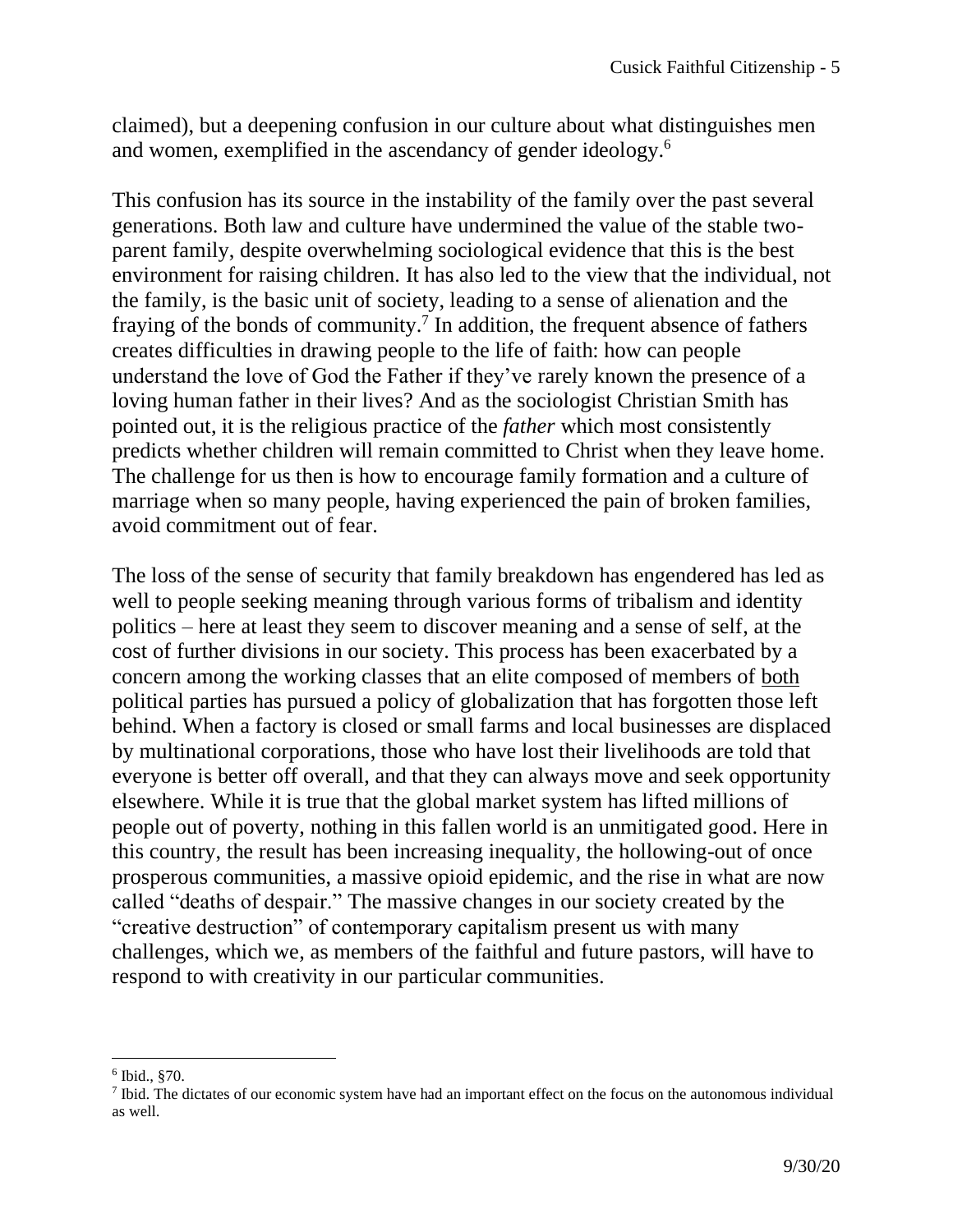Which is why I have not spent much time talking this morning about how to vote in the upcoming election. As the US Bishops make clear, our first task is forming our consciences about what our political system needs to address: "We recognize that the responsibility to make choices in political life rests with each individual in light of a properly formed conscience, and that participation goes well beyond casting a vote in a particular election." 8

The key words here in relation to conscience, of course, are "properly formed." Too often, Catholics are told to vote their conscience but are not given a correct understanding of what that entails. Quoting the *Catechism*, the bishops' document states:

"Ignorance of Christ and his Gospel, bad example given by others, enslavement to one's passions, assertion of a mistaken notion of autonomy of conscience, rejection of the Church's authority and her teaching, lack of conversion and charity: these can be at the source of errors of judgment in moral conduct" (*Catechism of the Catholic Church*, no. 1792).<sup>9</sup>

We must first see it as our duty to form the consciences of the faithful in what the Church actually teaches, and the *reasons* for it.

In addition, the bishops remind us that politics is about more than elections  $-$  it is ultimately about our ongoing life as a community. Too often, we only look at these questions when Election Day draws near. In my life as a priest, parishioners have asked me every 4 years whether they can vote for someone who supports abortion rights. The answer, the bishops tell us, is that, no, we typically cannot:

As Catholics we are not single-issue voters. A candidate's position on a single issue is not sufficient to guarantee a voter's support. Yet if a candidate's position on a single issue promotes an intrinsically evil act, such as legal abortion, redefining marriage in a way that denies its essential meaning, or racist behavior, a voter may legitimately disqualify a candidate from receiving support.<sup>10</sup>

There are occasions, however, when a Catholic who rejects an intrinsic evil can support such a candidate, but only if there is a *truly grave* moral reason for doing so.<sup>11</sup> The question of what other reason could justify abortion or acts of racism is

<sup>8</sup> Ibid., §7.

<sup>&</sup>lt;sup>9</sup> Ibid, Note 2.

<sup>10</sup> Ibid., §42.

 $11$  Ibid., §35.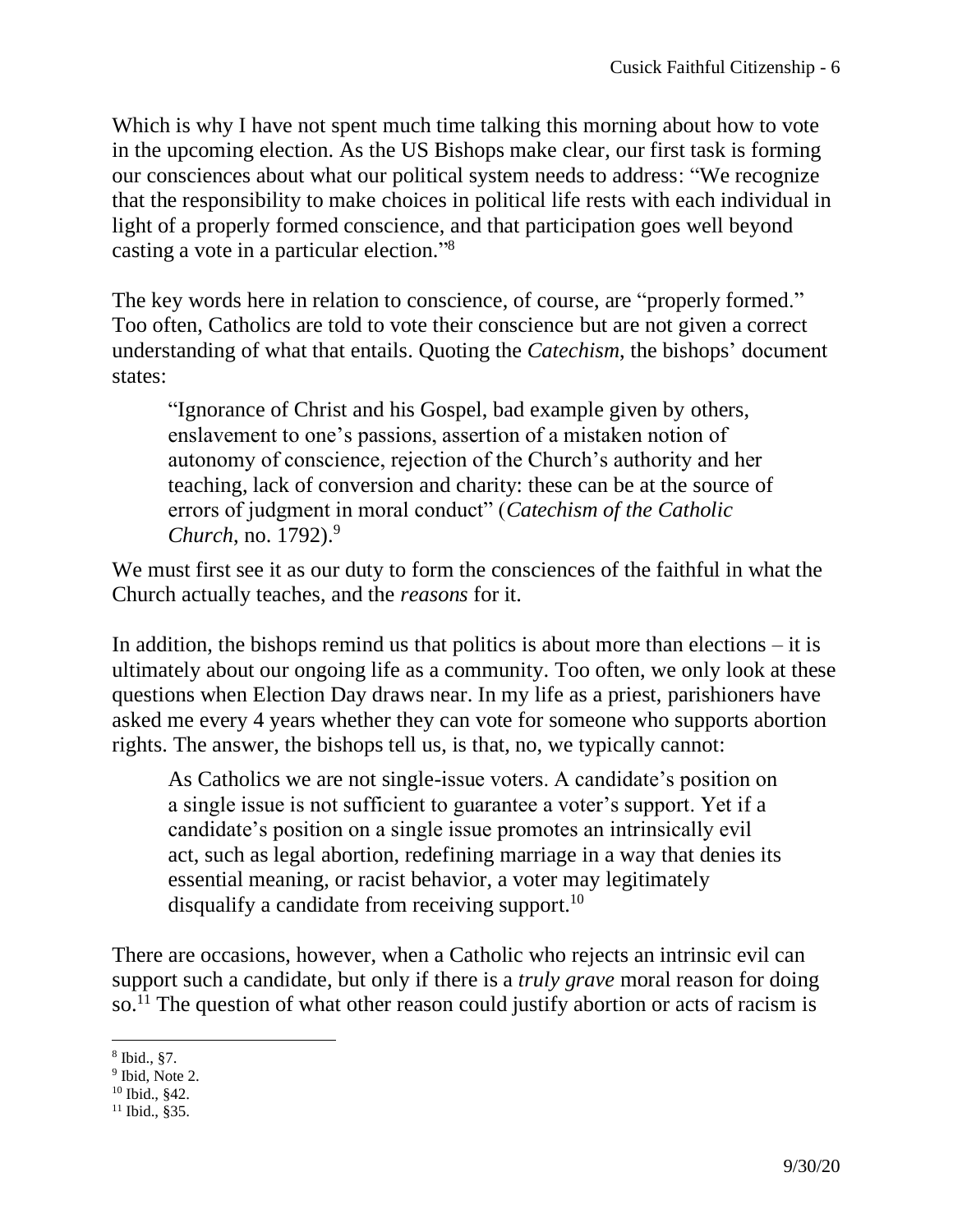certainly open to debate. It also raises the issue of the degree to which one is thereby cooperating in evil. $12$ 

There is also the possibility, the bishops tell us, that a "voter may decide to take the extraordinary step of not voting for any candidate or, after careful deliberation, may decide to vote for the candidate deemed less likely to advance such a morally flawed position and more likely to pursue other authentic human goods." 13

But if politics is about more than elections, perhaps we need to reframe the debate: Why, rather than agonizing every 4 years about supporting a party that claims abortion to be a fundamental right, do we not try to change the party? In this regard, the bishops state:

As citizens, we should be guided more by our moral convictions than by our attachment to a political party or interest group. When necessary, our participation should help transform the party to which we belong; we should not let the party transform us in such a way that we neglect or deny fundamental moral truths or approve intrinsically evil acts.<sup>14</sup>

That, perhaps, is where we need to challenge the faithful. This means getting involved *locally*, not just focusing on national politics. The presidential campaign tends to so dominate our political culture that we forget that future national leaders are even now being formed in local and state offices – the city council, the school board, the state legislature. We need to pay more attention to these things, which often have more direct impact on our lives than what happens in Washington, DC – but it is also where we can have a greater impact on the future of our politics.

Finally, we should remember the wise words of Psalm 146: "Put not your trust in princes." There is a strain of messianism in our politics which verges on the point of idolatry. Every election now is presented to us as "the most important election in

<sup>&</sup>lt;sup>12</sup> Cf. Joseph Cardinal Ratzinger, "Worthiness to Receive Holy Communion — General Principles," Memorandum to Theodore Cardinal McCarrick, June 2004: "A Catholic would be guilty of formal cooperation in evil, and so unworthy to present himself for Holy Communion, if he were to deliberately vote for a candidate precisely because of the candidate's permissive stand on abortion and/or euthanasia. When a Catholic does not share a candidate's stand in favor of abortion and/or euthanasia, but votes for that candidate for other reasons, it is considered remote material cooperation, which can be permitted in the presence of proportionate reasons." (Source:

[https://www.catholicculture.org/culture/library/view.cfm?id=6041,](https://www.catholicculture.org/culture/library/view.cfm?id=6041) accessed 10/1/20, 9:43 am.) <sup>13</sup> Ibid., §36.